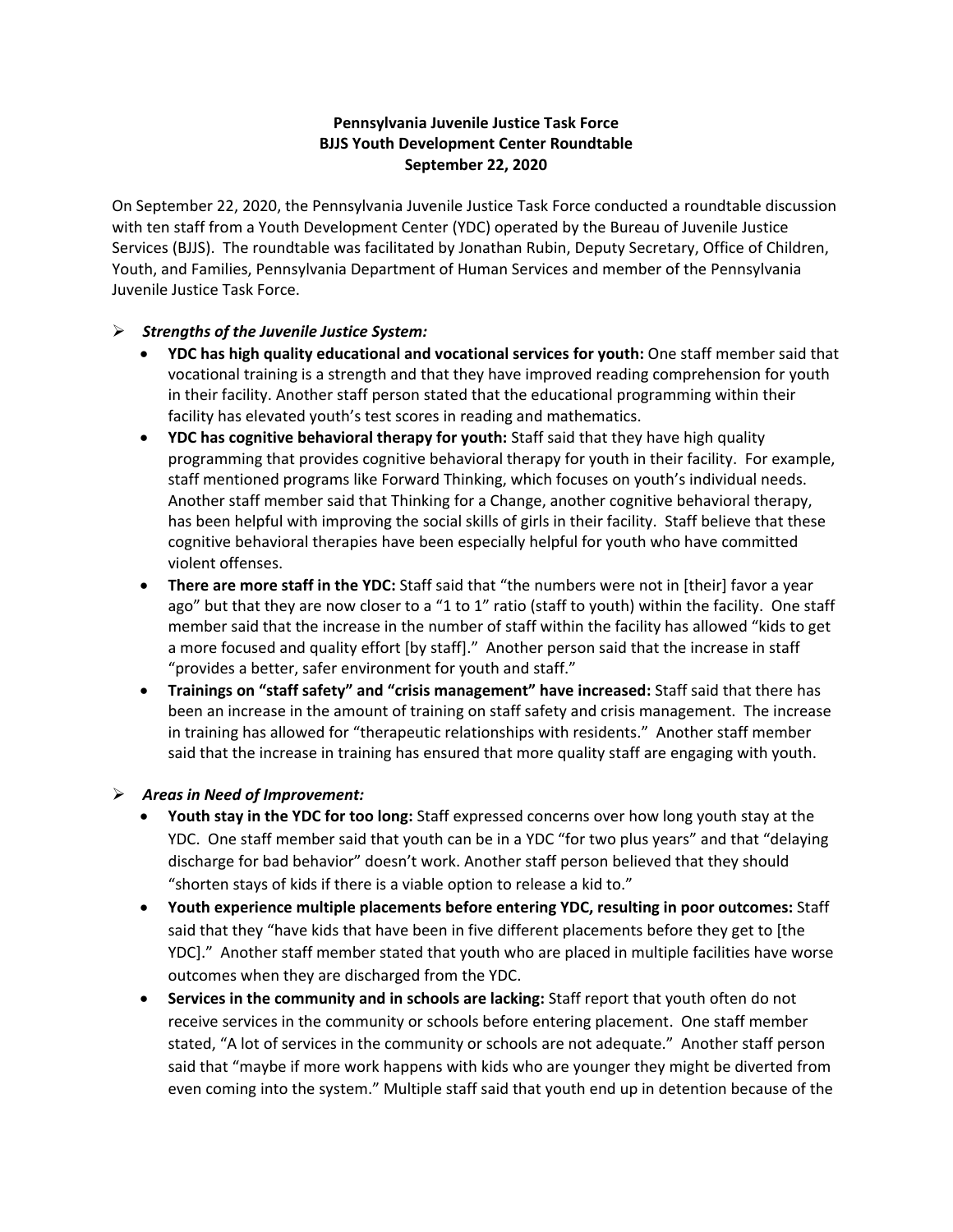lack of services they receive in the community and once youth are in detention they receive little to no programming to help with their rehabilitation.

- **YDC placement for lower-risk youth leads to worse outcomes:** Staff expressed frustration that higher-risk youth, such as youth who have been charged as adults, are being held in the same facilities with lower-risk youth, leading to worse outcomes for the lower-risk youth in custody. Staff said that some counties are using YDCs as a place to hold youth who have adult charges pending. One staff member said that because these youth have adult charges pending they don't feel the need to engage in the programming within the YDC, which has a contaminating effect on younger and lower-risk youth. Another staff person said that these younger and lower risk youth are "impressionable" and look up to these more "criminal-minded kids" who have involvement in the adult system, which creates an "unsafe environment."
- **Case planning and treatment drop off when youth are released from the YDC and are under the supervision of juvenile probation:** Staff said that youth do not receive adequate case planning and treatment from juvenile probation when they leave the YDC. Staff specifically mentioned that aftercare planning needs to be improved because they have youth who leave the YDC and lose all of the progress they've have made once they arrive back in the community. As one staff person said, "We can set up all the services for them before they leave, but after that it's up to the JPO. We're at the mercy of someone else to follow through."
- **Youth of color make up most of the youth in YDCs, indicating stark racial disparities in which youth are incarcerated:** Staff said that there were more youth of color in the facility as compared to white youth. One staff member stated that these racial disparities were understandable because of "where the youth are coming from, it's all from the cities in Pennsylvania and there's more diversity in the cities."
- **There is an influx of youth with mental health needs coming into the YDC:** Staff said that they are ill-equipped to serve the influx of youth who have numerous mental health needs and are being sent to their facility. According to staff, this influx is a result of private facilities refusing to accept and treat those youth who have a mental health issue. One staff member said that their facility does not have the training or resources to serve youth that are dealing with issues related to mental health. Another staff person said that some youth who "should be in the mental health system are stuck in the juvenile justice system…they get a charge and punitive stuff isn't good for them." A third staff member believed that youth who are dealing with a mental health issue "are not capable of getting out… [and that] it's just a revolving door."
- **Better communication with counties to identify appropriate youth for placement:** Staff expressed a need for "better communication between the facility and counties…[to] let [counties] know what [YDCs] do and how [they] do it." Staff said that counties "keep sending [them] kids" that are not appropriate for their facility. One staff person said that it would be helpful "if people in positions above [them], and above [their] directors, [were] involved in communication with counties to let them know what [YDCs] can and can't offer." Another staff member said that there needed to be someone who could "manage some of the communications between the courts and counties" so that the appropriate youth are referred to their facility.

## *Notable quotes:*

- **On having placement facilities closer to a youth's home:** 
	- $\circ$  "No, I think it's better for kids to be out of the way, further from their environment. It's the same mentality as it is on the streets for them. I think it's better that they get out of that environment and get a different viewpoint just from being in a different place."